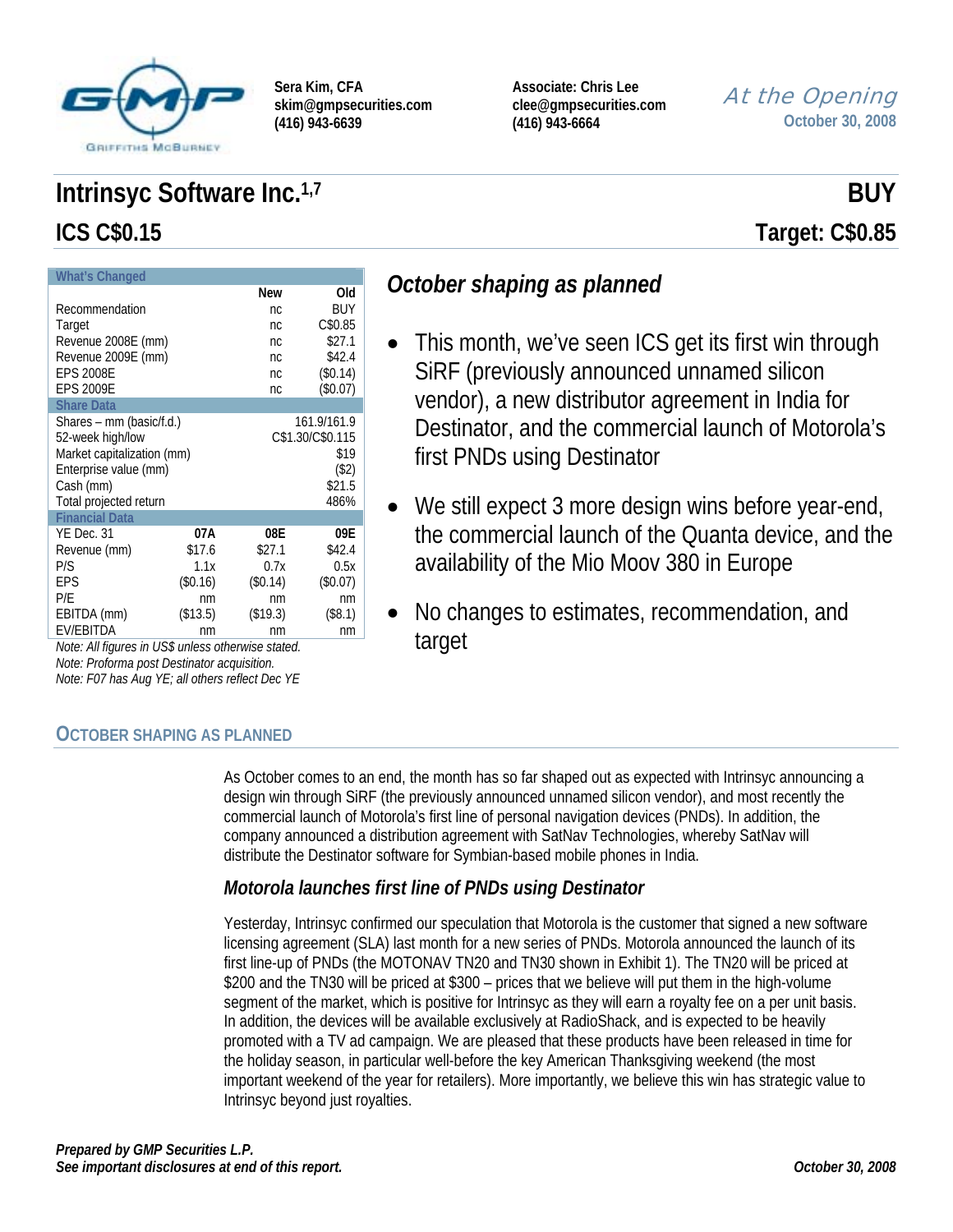

**Associate: Chris Lee clee@gmpsecurities.com (416) 943-6664** 

Although Intrinsyc has had a historical relationship with Motorola from its engineering services business (e.g., software integration of Motorola Q) it did not yet have a relationship with Motorola in the mobile software side of the business until now. With the acquisition of Destinator, Intrinsyc's mobile software segment now has a direct relationship with Motorola first through the A1600 MING device (Exhibit 1), and now, with Motorola's new PNDs. The A1600 MING device recently started shipping in the Chinese market and is the best-selling smartphone in its price range. Motorola's new PNDs are available now through Radio Shack in North America. If Motorola finds success with these PNDs, we believe the manufacturer may consider looking at Soleus Transit (Soleus + Destinator), which is expected to be available in Q4/08, for a future device. In our opinion, this would be a natural progression since Motorola is already seeing success with the A1600 MING. Adding to this possibility, Motorola is looking to decrease the number of OS platforms it uses for handset devices in an effort to improve operating margins. Android, Windows Mobile (for the Motorola Q), and P2K (Motorola's own platform) are believed to be the focus platforms but given that Windows Mobile is also based on the same Windows CE kernel on which Soleus is built, we believe that it is possible that Motorola could look to Soleus for lower-end devices to give them the flexibility to customize the look and feel of Windows-based devices (recall, Windows Mobile is not very customizable).

#### **Exhibit 1. Motorola Destinator devices – A1600 MING (left), MOTONAV TN20 (center), MOTONAV TN30 (right)**



*Source: Motorola* 

# *Intrinsyc is now collecting royalties from its first design win through SiRF*

Intrinsyc announced that Shanghai RagenTek, a GSM/GPRS and smartphone solution provider, produced a converged connected PND (essentially a PND with telephony and smartphone-like features) dubbed "Cronos". Cronos uses the Intrinsyc/SiRF reference platform, where Intrinsyc's Soleus platform is integrated with SiRF's (the previously unnamed silicon win) chipset. Recall, we have high expectations for Intrinsyc's two silicon wins to-date as they greatly extend Intrinsyc's market reach with the potential to yield high shipment volumes spread across numerous customers. While it is still early to tell, our sense is that Cronos will be a lower-volume opportunity, but the important point is that Intrinsyc is now generating royalty revenues for this device and we believe it is a good sign of progress. We will look for indications of success with this device, which would demonstrate the viability of both the reference platform as well as Soleus itself, which should help the company to build momentum and win new deals.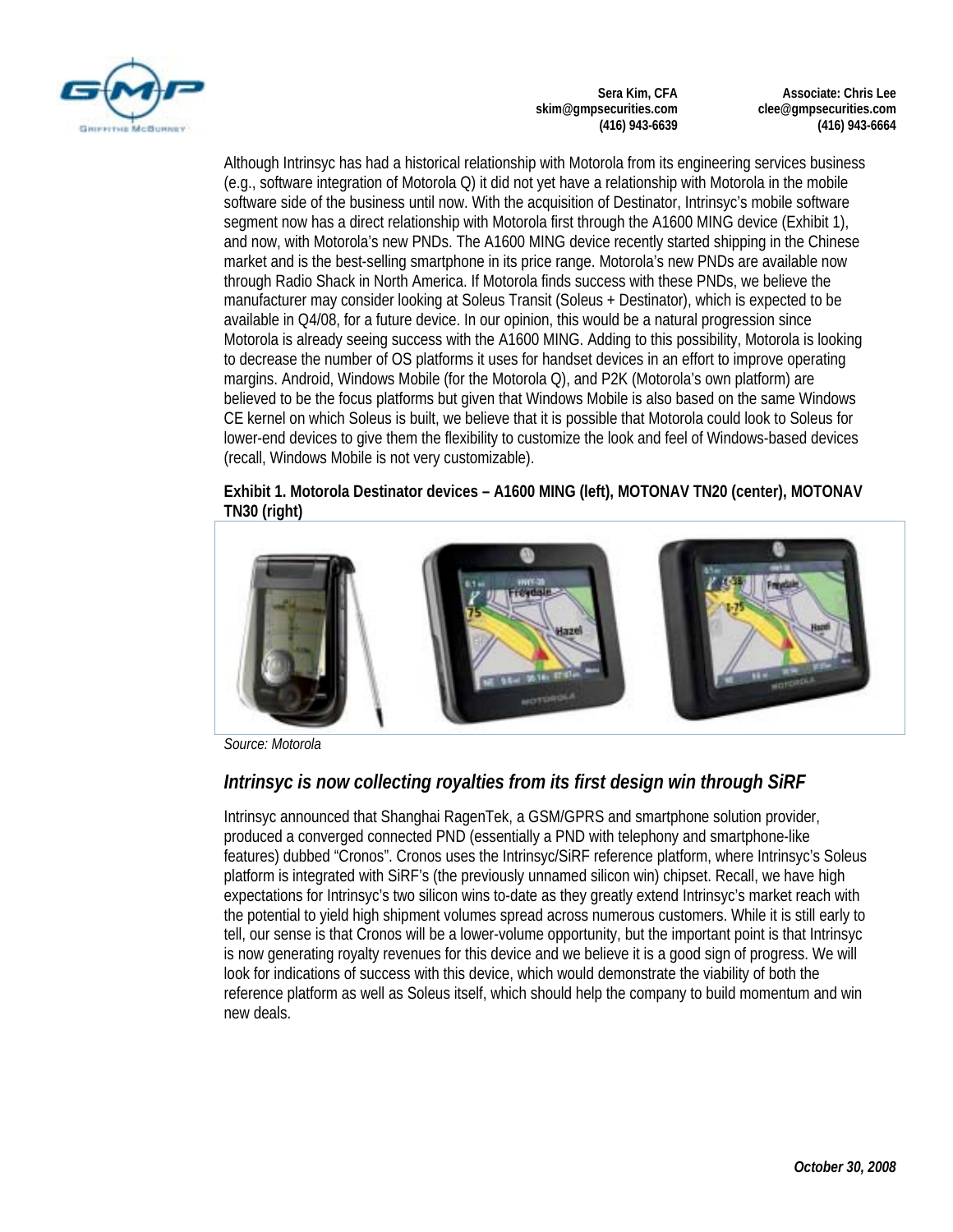

**Associate: Chris Lee clee@gmpsecurities.com (416) 943-6664** 

# *New distribution agreement with SatNav Technologies in India*

Intrinsyc also announced that SatNav Technologies, a navigation systems pioneer and an existing Destinator customer, will distribute Destinator for various Symbian OS mobile phones in India. SatNav previously distributed Destinator for PNDs based on a Windows OS; this new agreement allows SatNav to distribute Destinator as part of its SatGuide solution for Symbian devices as well. As part of the arrangement, SatNav will be a reseller of Destinator software.

SatGuide allows users to add navigation capability to phones that do not already have this capability. Handset manufacturers such as Nokia (now owner of Symbian), Samsung, Sony Ericsson, and Motorola rely on the Symbian OS to power its smartphones, and now SatNav can target SatGuide to these OEMs. We note that Nokia is the market leader in India with about 70% of the market but we believe that given how sensitive the Indian market is to price, most of the phones are not based on the Symbian OS. According to SatNav, there are only about 19 mm Symbian OS phones in India (out of 315.3 mm wireless users), of which the company believes it can penetrate 7%. Still, this represents a sizeable opportunity for Intrinsyc. Although Intrinsyc has not disclosed royalty fees, if we assume an average fee of \$4 per unit, the Symbian thread of SatNav's distribution agreement could yield up to \$5.3 mm in royalty fees for Intrinsyc.

**Indian and Chinese wireless markets:** It's been clear for a while now that Intrinsyc is actively pursuing opportunities in the Asia/Pacific region and now India with the acquisition of the Destinator assets. Both are rapidly growing markets with the Chinese mobile market roughly twice the size of the Indian market based on the number of subscribers as shown in Exhibit 2. Still, to put the figures into perspective, India, with 315.3 mm subscribers as of the end of September 2008, has more subscribers than the population of the U.S. The Indian market is also growing at a faster rate (3.3% vs. 1.3% in China) and surpassed China in June 2008 in terms of the number of monthly subscriber additions. Yet, the penetration in India still sits at only 26% of the population (vs. 46% in China). Despite India's impressive wireless growth, much of the growth is still in 2G let alone 3G according to Ceragon Networks' latest quarterly update, which makes the prospects for growth in this market even more compelling. Lastly, in terms of demographics, 67% of the population is less than 34 years old and 7 mm people are added to the 20-34 age-group per year, which represents a large and growing sweet spot for cell phones.

|                                | Mav    | June   | July   | August | September |
|--------------------------------|--------|--------|--------|--------|-----------|
| Indian mobile subscribers (mm) | 277.92 | 286.86 | 296.08 | 305.24 | 315.30    |
| Growth q/q (mm)                | 8.62   | 8.94   | 9.22   | 9.16   | 10.06     |
| Growth $q/q$ (%)               | N/A    | 3.2%   | 3.2%   | 3.1%   | 3.3%      |
| Chinese mobile subscribers     | 592.40 | 601.00 | 608.60 | 616.00 | 624.00    |
| Growth q/q (mm)                | N/A    | 8.60   | 7.60   | 7.40   | 8.00      |
| Growth $q/q$ (%)               | N/A    | 1.5%   | 1.3%   | 1.2%   | 1.3%      |

#### **Exhibit 2. Recent mobile subscriber statistics for India and China**

*Source: Telecom Regulatory Authority of India, Ministry of Industry and Information Technology China*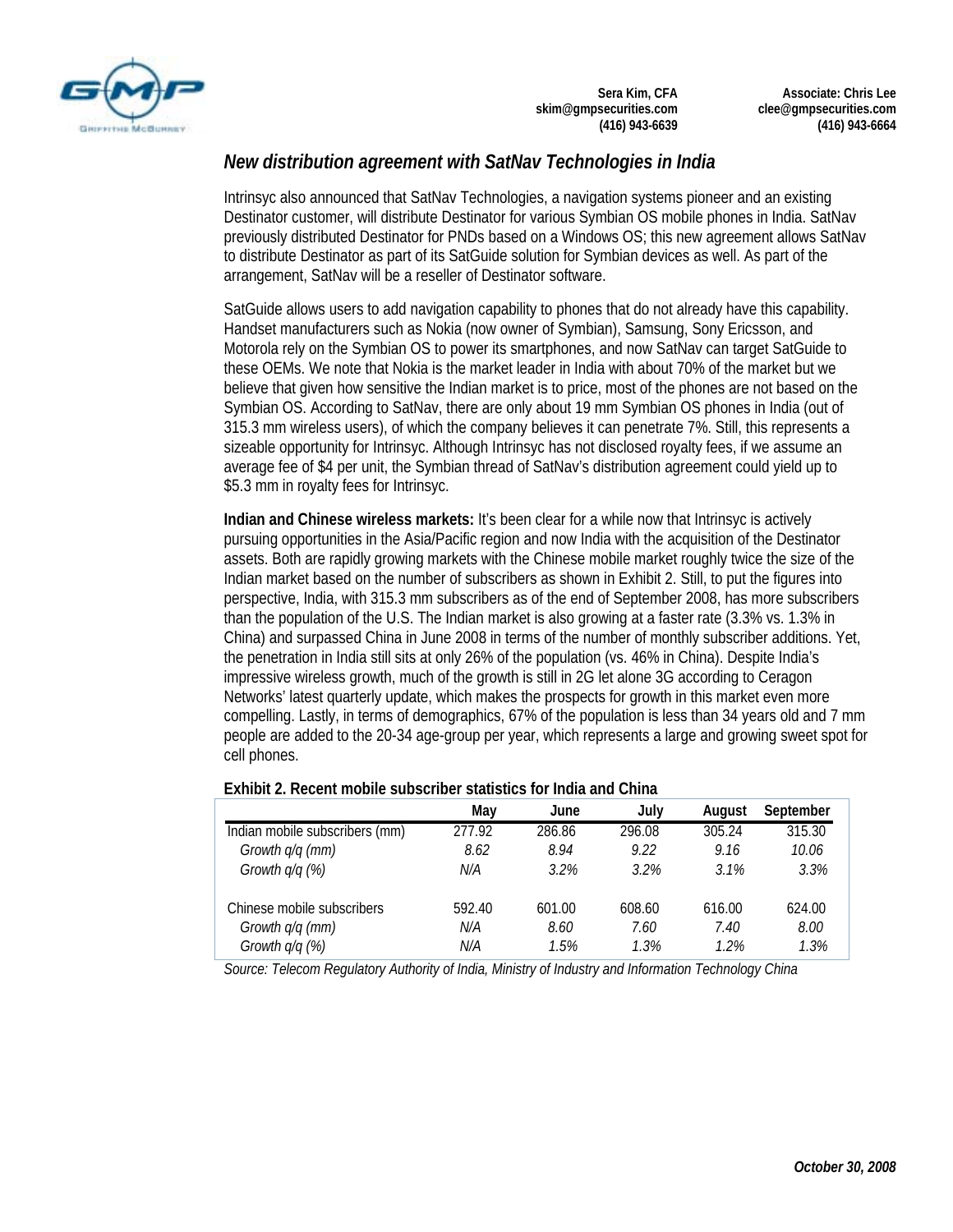

### **WHAT WE EXPECT FOR THE REMAINDER OF 2008**

# *Three additional Soleus design wins*

During the last business update, management reiterated their confidence in its ability to close three additional Soleus design wins by year-end (in addition to the Samsung LSI win in January 2008). We believe the company is in later stage discussions with multiple potential Soleus customers, and expect announcements to be forthcoming. It is our hope that one of these announcements will be a high-volume win as it would highlight Soleus' capabilities and build momentum for future design wins (and royalty fees).

# *Commercial launch of the Quanta device*

The Quanta device, which we believe is Polymer Vision's Readius based on our separate due diligence, experienced a minor slip in launch date (we initially expected this device to launch in September) and it is now expected to launch sometime this month or in November for distribution initially in Europe. Again, we believe it is important for this product to launch in time for the holiday spending season, and in our view, earlier is better than later as it would provide more time to promote product awareness and drive up demand for both holiday gift-giving and for use during holiday travel. eReaders are useful to travellers since they eliminate the need to carry a vast numbers of books or other reading materials. We believe its rollable form factor makes this device more attractive than current versions from Sony or Kindle. Based on the Readius website, content specifically formatted for Readius like free eBooks and RSS feeds will be available for free through Content World, but users will also have the option to pay for content like newspapers and eBooks by downloading through a PC or over-the-air transfer directly to Readius.

# *Availability of the Mio Moov 380 in Europe*

The Mio Moov 380 is already available in Taiwan and management expects this device to be available in Europe by the end of the year. Given the time of year, we believe it is in Mitac's interest to make the device available earlier rather than later to take advantage of the holiday season. We note that Intrinsyc did not press release the availability of the Mio Moov 380 in Taiwan, so we may not be made immediately aware of its availability in Europe when it gets released in that market. However, we have not seen evidence of availability as of yet, and will continue to monitor this on our own initiative.

# *Release of Soleus Transit*

Soleus Transit, which combines Soleus with support for the Destinator software, is expected to be available sometime in the current quarter. Soleus Transit is designed specifically to support connected PNDs, which offers new capabilities such as updating points of interest over-the-air, viewing live traffic information, and conducting local searches. With an integrated telephony stack, Soleus Transit will allow converged features such as emergency and roadside assistance calling, auto-dialing a searched business, navigating to a contact's address, or sending a location via SMS. This development demonstrates the synergies made possible with the Destinator acquisition, and represents a prelude to the different implementations that will be made available with the forthcoming Soleus 2.0 architecture.

# *Remember the MSI 5608?*

The MSI 5608 was the first working prototype using Intrinsyc's Soleus platform. The device was in field trials since March and was expected to ship in time for the Beijing Olympics given that the product featured mobile television capability. However, the device has yet to launch and it is not clear to us what the product's future holds at this point. We believe that by year-end, we could receive an update on this device, be it that its launch has been scheduled for a later date, or that it has been shelved.

# *Summary*

**We expect lots of news flow in the near future that should act as catalysts for the stock.**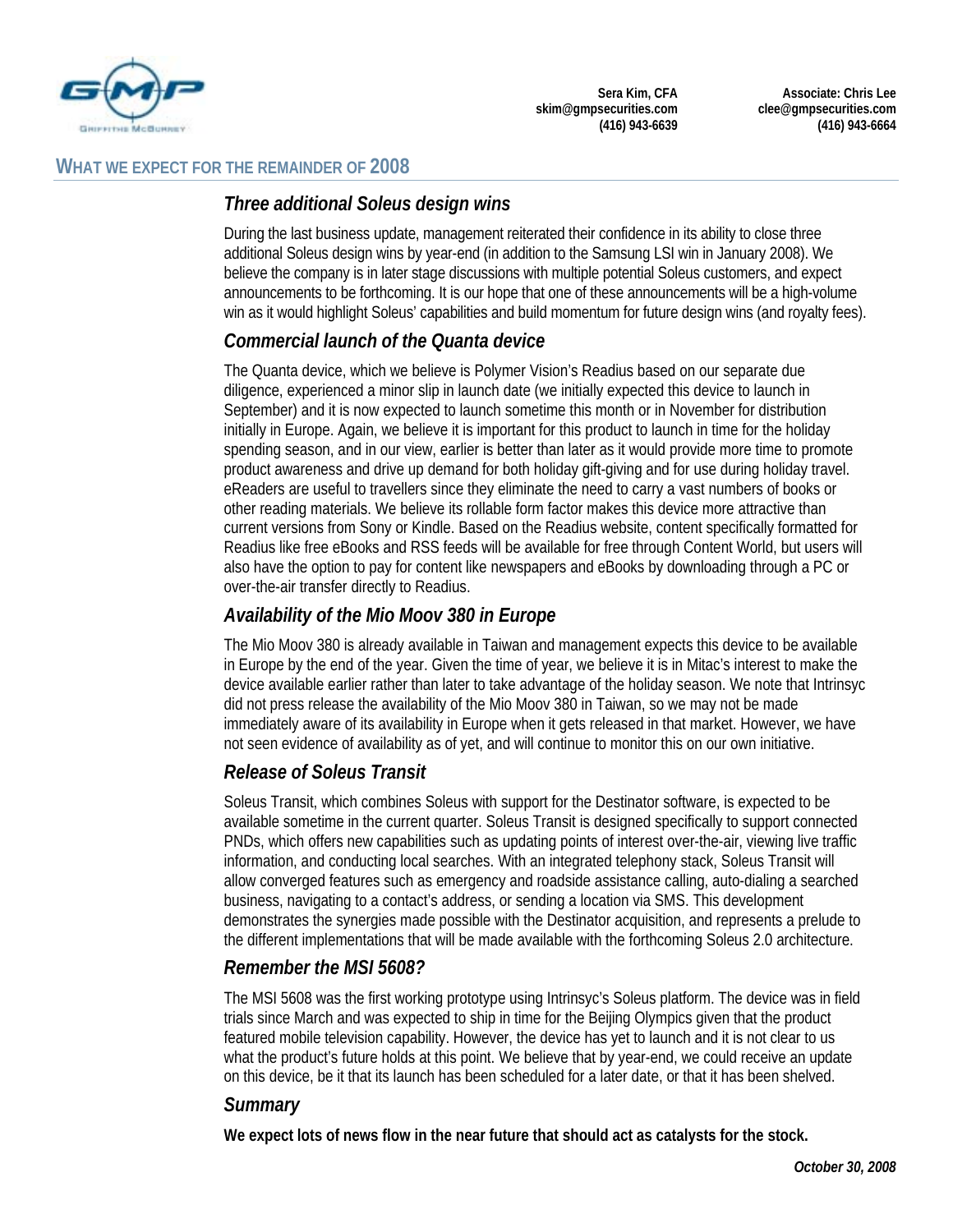

**Associate: Chris Lee clee@gmpsecurities.com (416) 943-6664** 

#### **NO CHANGES TO ESTIMATES AND RECOMMENDATION**

October has shaped out as expected with lots to look forward to. That said, we believe Intrinsyc remains a highly speculative stock, particularly in the current market environment. The company needs to execute on signing new design wins as promised and launching the awaited new Soleus devices to demonstrate the viability and potential success of Soleus. If the company continues to see delays in ramping up meaningful Soleus volumes, the company may face balance sheet risk given that the company is still burning cash and access to capital is challenging in these markets. At this time, we leave our estimates, recommendation, and target price unchanged. We have a BUY rating and \$0.85 target price on Intrinsyc, which is derived by using a sum-of-the-parts method valuing the different businesses using a target multiple of 3.0x to value Soleus, a 1.0x multiple for engineering services, and 2.0x multiple for Destinator. On a consolidated basis, this implies a target C2009 P/S multiple of 2.7x.